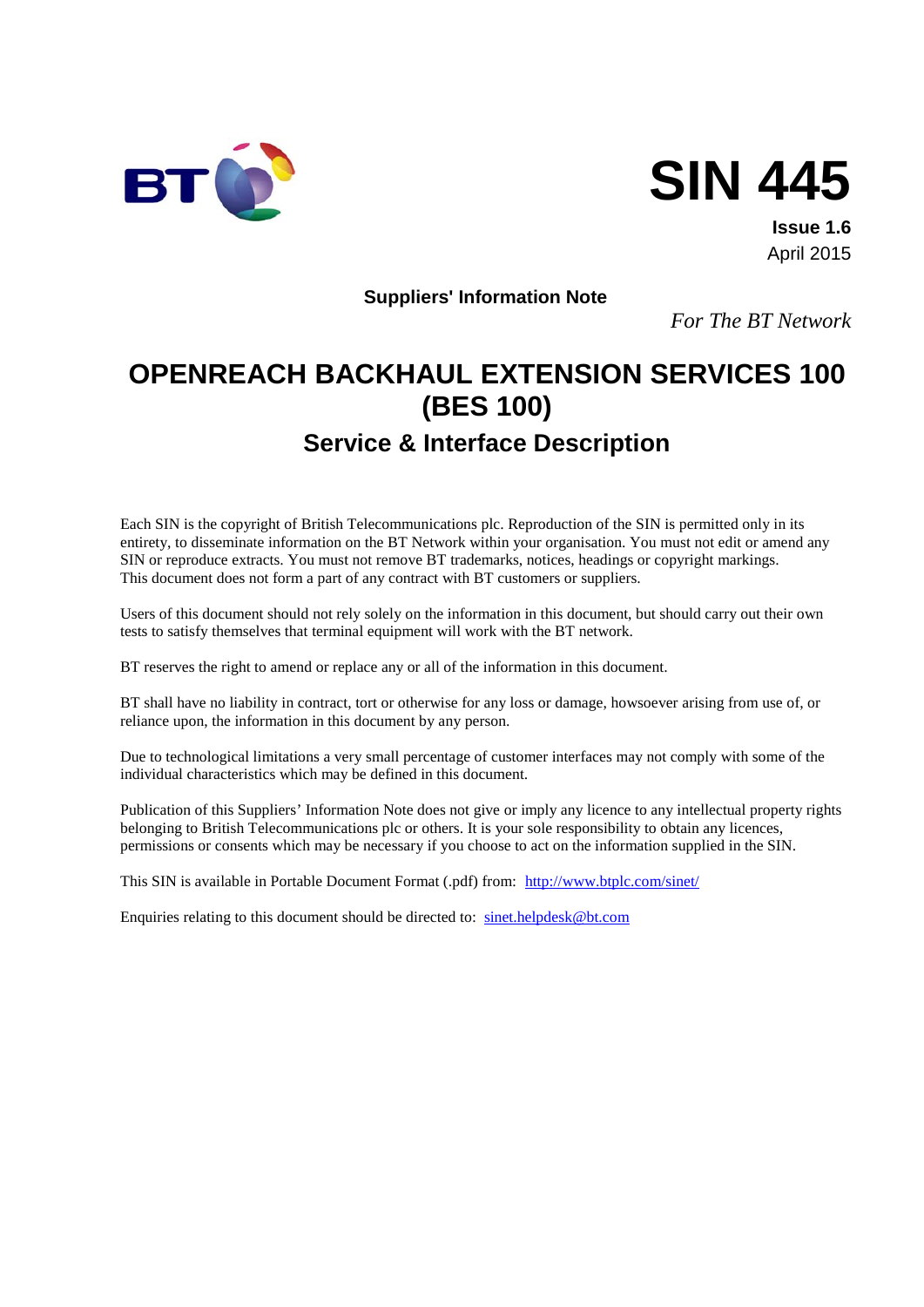### **CONTENTS**

### **FIGURES**

### **TABLES**

|--|--|--|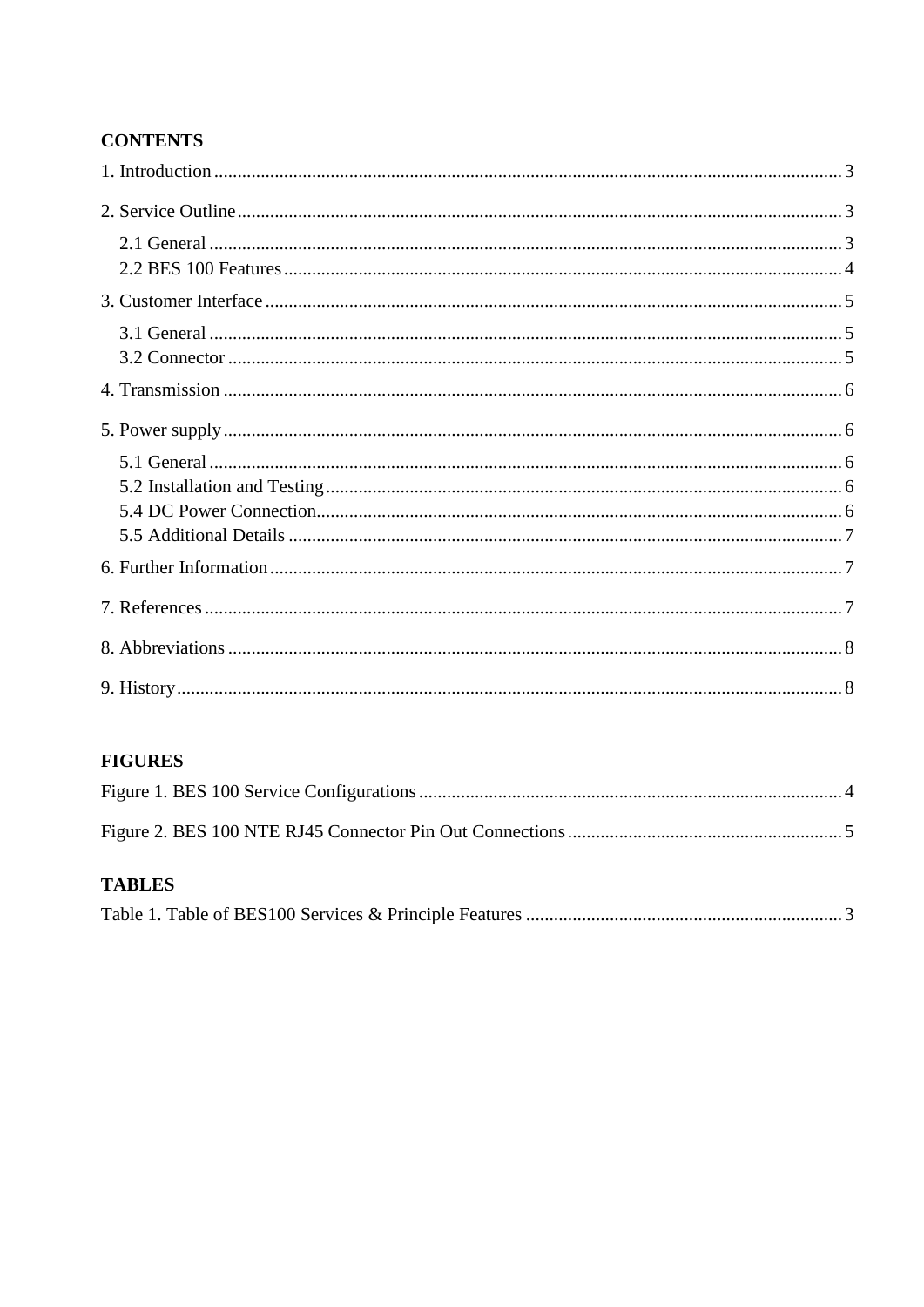### <span id="page-2-0"></span>**1. Introduction**

This Suppliers Information Note (SIN) describes the interface provided with Openreach Backhaul Extension Services 100 (BES 100). Also provided is some additional general information on BES and on some of the physical aspects of the NTEs currently being deployed for new customer orders.

Backhaul Extension Services (BES) are high speed, point-to-point data circuits that are permanently connected and available 24 hours a day, 365 days per year. They provide a secure link between a Communication Providers (CP) network located in a BT Exchange, using a Licensed Facility and a Communications Providers network located in his own accommodation or a Licensed Facility in the BT Exchange.

Any specific technology mentioned in this document is current as of today, however it may be subject to change in the future. Should the specification of the interface be changed, this will be notified by a new issue of this SIN. BT reserves the right to adapt technology to deliver BES as new developments are made. All services are delivered over an uncontended transmission path.

#### SPECIAL NOTICE

Openreach has notified Industry that this Product will longer be supported as from 1 April 2018

Please refer to briefing GEN061/14 (www.openreach.co.uk)

WES WEES BES 2.5Gbit/s and 10Gbit/s will remain available along with WES Aggregation

# <span id="page-2-1"></span>**2. Service Outline**

### <span id="page-2-2"></span>*2.1 General*

The BES 100 service is a point-to-point data service offering high bandwidth connectivity over radial distances up to 25 km between sites (15km for BES Daisy Chain). This radial (or point-to-point) distance can result in physical line plant route distances of up to 40 km. The current interface offered (i.e. the Network Terminating Equipment (NTE)) will be Fast Ethernet<sub>[1]</sub> operating at 100 Mbit/s in half or full duplex mode, with an RJ-45 physical connection. The uncontended transmission path is routed via the BT network and is cabled directly between a CP's equipment at an unbundled MDF site and a site within a CP's own network.

For enquiries concerning connection availability between particular sites and for further information on the BES 100 service please contact your Openreach Sales & Relationship Manager.

<span id="page-2-3"></span>

| <b>Backhaul Extension Services (BES)</b>                                      | <b>100</b>      |            |
|-------------------------------------------------------------------------------|-----------------|------------|
| NTE Interface Option:                                                         | 100BaseT (RJ45) |            |
| Maximum allowable <b>Radial</b> Distances between Customer Premises / Sites:  | 25 km           | See Note 1 |
| Maximum <b>Route &amp; Range</b> Distances between Customer Premises / Sites: | 40 km           | See Note 2 |
| Half / Full Duplex Operation:                                                 | Full or Half    |            |
|                                                                               | Duplex          |            |

*Table 1. Table of BES100 Services & Principle Features*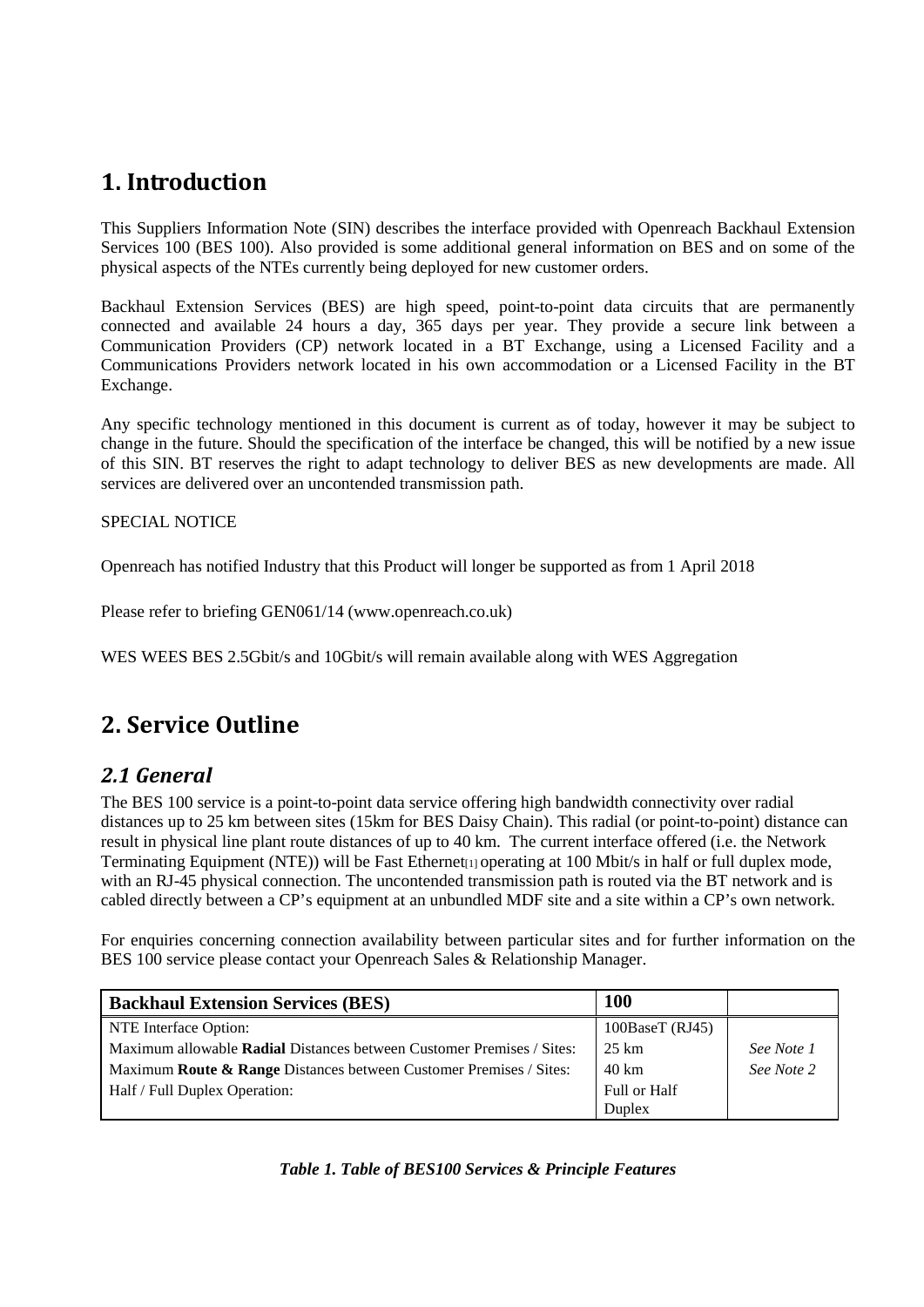*Note 1.* This is the direct distance "as the crow flies" between the two site locations.

*Note 2.* The maximum Route distance is the limiting factor of either the physical transmission limit between NTEs over the provided interconnecting transmission infrastructure, or alternatively the maximum range that the service may be extended to due to other technical considerations (e.g. optical loss). A schematic of the BES 100 service is shown in Figure 1.



*Figure 1. BES 100 Service Configurations*

- <span id="page-3-1"></span>*Note 1.* Figure 1 depicts two separate circuit scenarios, not a combined service. The upper scenario (Type #1, NTE to NTE) represents a BES circuit with where both ends have a common serving exchange. The lower scenario (Type #2, NTE to NTE via a serving exchange) represents a BES circuit which ends are served from different exchanges
- *Note 2.* The service cannot be purchased as a point-to-point circuit directly connected between the CP and a 3rd party customer site.

In most cases BES 100 will be used to interconnect a CP's network, on physically distant sites. The BES 100 service is connected for operational support purposes to the Backhaul Extension Services management platform.

Where the service offers a duplex option, both NTEs should be configured for the same mode of operation (i.e. either Full or Half Duplex)

#### <span id="page-3-0"></span>*2.2 BES 100 Features*

This service includes the IEEE 802.1d $_{[2]}$  Bridging functionality, which allows for the learning and filtering of traffic packets destined for those hosts connected at the local end. Packets destined for local end MAC addresses will not be forwarded across the transmission path to the distant end, after these MAC addresses have been learnt and until the system's Cache memory has been refreshed after a host has been removed.

The Full Duplex option is in accordance with IEEE 802.3x[3]. The NTE is configured by BT to the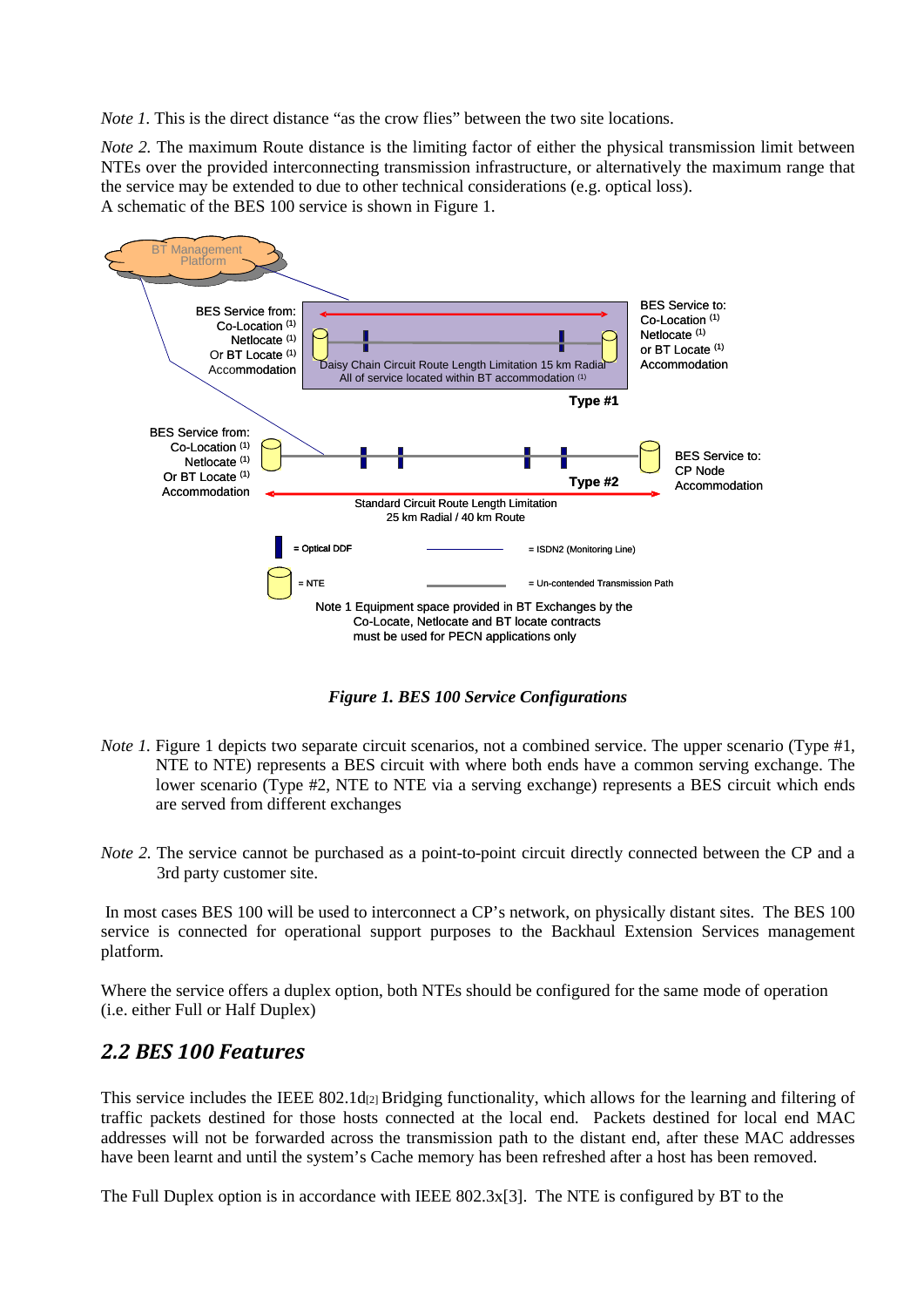customer's requirements of either Half or Full Duplex at time of installation.

The BES 100 NTE is capable of transmitting frame sizes from 64 bytes to a maximum of 1548 bytes. This is to maintain compatibility with a number of frame tagging formats, in particular VLAN tagging as specified in IEEE 802.1q[4] with 1522 byte frame size.

Note: The definition of frame lengths includes the 4 byte CRC but does not include any preamble.

Where packet-loss sensitive applications such as Voice over IP (VoIP) are carried over half-duplex network arrangements, it is recommended that the throughput should not exceed 40%, to prevent any packet loss due to collisions. This is a limitation of the Ethernet protocol in half-duplex mode and not of the BES NTE itself.

The BES 100 NTE is now offered with an optional Link Loss Forwarding (LLF) feature. BT enables this Link Loss Forwarding feature on installation and it allows a link failure on the BT network to be indicated across the customer interface, so that suitably configured customers' equipment can detect such a network failure.

The overall design of the customer network and the included BES circuit will need to be within the normal operating ranges and parameters of Ethernet to operate satisfactorily.

### <span id="page-4-0"></span>**3. Customer Interface**

### <span id="page-4-1"></span>*3.1 General*

Fast Ethernet, or 100BaseT, is conventional Ethernet but faster, operating at 100 Mbit/s instead of 10Mbit/s. Fast Ethernet is based on the proven CSMA/CD Media Access Control (MAC) protocol and can use existing 10BaseT, Category 5 cabling. Data can move from 10 Mbit/s to 100 Mbit/s without protocol translation or changes to application and networking software. The BES 100 service automatically filters out local traffic, collisions and error packets.

### <span id="page-4-2"></span>*3.2 Connector*

The interface is the Network Termination Point (NTP), i.e. the point of connection on the BT Network Terminating Equipment (NTE) for connecting CP equipment.

The Interface consists of a RJ-45 type socket. The CP provides the category 5 connecting cords between the NTE and their own equipment. The maximum cable length is 100 metres.

The RJ-45 type connector is as specified in the 100BaseT IEEE 802.3u/x[1][3] specifications.

Attention is drawn to the Intellectual Property Rights (IPRs) set out in the preface of this agreed International standard. It is the responsibility of the supplier of LLUO equipment to ensure that they have the necessary rights from the owner of the IPR. The IPR owner has stated that they are willing to negotiate licences under reasonable and non-discriminatory terms and conditions with applicants throughout the world.

The NTE connector socket pin outs are shown for information in Figure 2.



<span id="page-4-3"></span>*Figure 2. BES 100 NTE RJ45 Connector Pin Out Connections*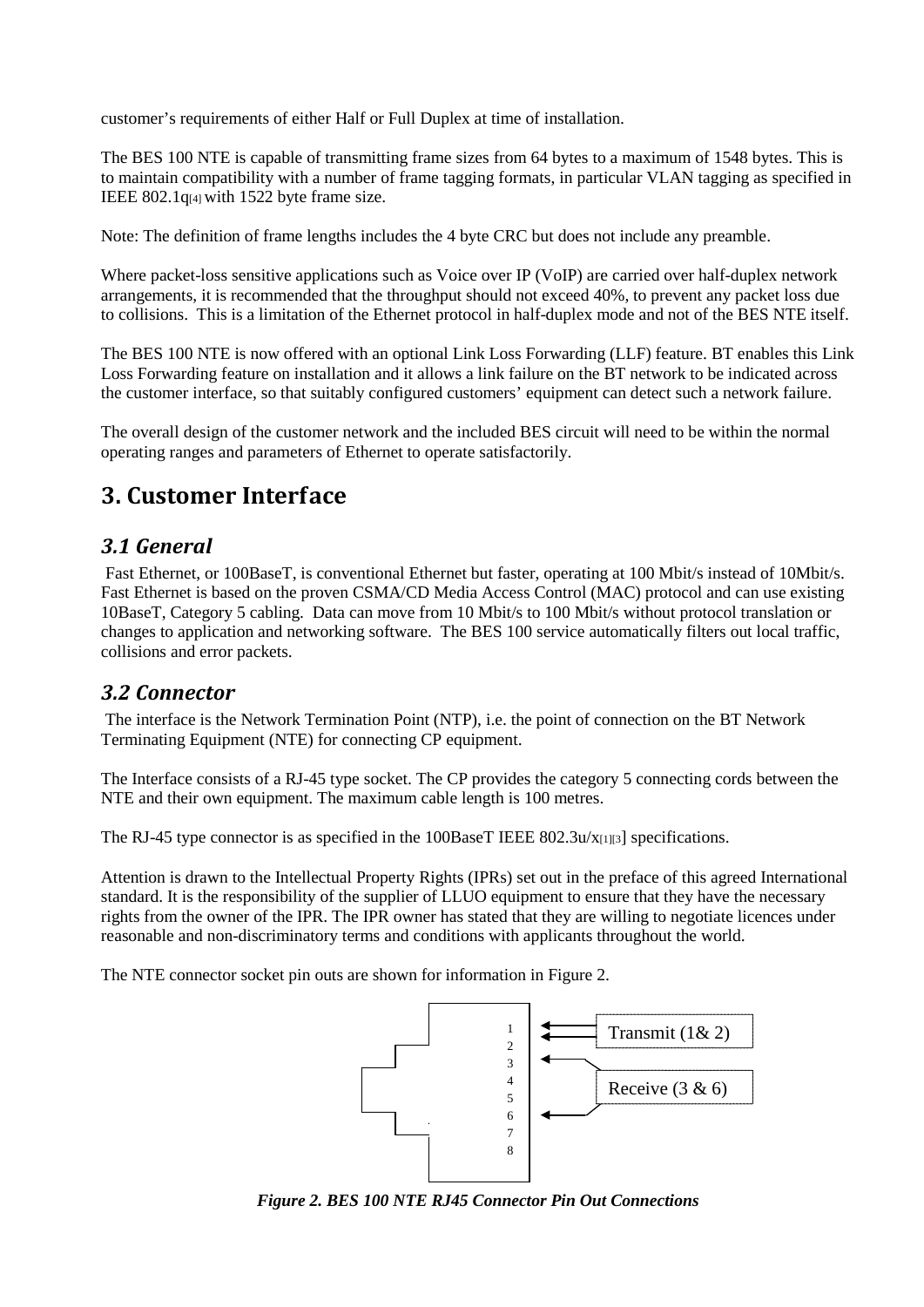## <span id="page-5-0"></span>**4. Transmission**

Fast Ethernet can maintain CSMA/CD or full duplex working as per IEEE 802.3x[3]. Fast Ethernet reduces the duration of time each bit is transmitted by a factor of 10, thus enabling the packet speed to increase tenfold from 10 Mbit/s to 100 Mbit/s. Data can be passed between Ethernet and Fast Ethernet without the need for protocol translation, because Fast Ethernet also maintains the 10BaseT error control functions as well as the frame format and length.

The NTEs are connected to the BT provided uncontended transmission path.

# <span id="page-5-1"></span>**5. Power supply**

### <span id="page-5-2"></span>*5.1 General*

By placing a order with BT the customer has accepted the conditions placed by BT. In relation to powering of equipment, the customer must comply with the requirements of BS7671 and the details giving within the 'DC Power Planning and Installation Guide for WES-BES Products' document.

The BES 100 NTE is locally powered and offers AC or DC power options. The CP will be required to provide either a local 50 Hz AC supply in the form of standard 13 Amp power socket(s); or dual -50V DC power distributions and Earth connections, with all wiring colour schemes conforming to BS7671 (IEE Wiring Regulations). It will be the customers' responsibility to ensure that the power supply is fused and safe for Openreach to use. These should be in close proximity to the NTE installation location.

### <span id="page-5-3"></span>*5.2 Installation and Testing*

In addition to the NTE and Chassis powering requirements above, a 50Hz AC mains supply 13 Amp socket should also be provided for the monitoring router. Additionally, a spare 50Hz AC mains supply 13 Amp socket should also be provided in close proximity to the NTEs, to power Openreach test equipment during both initial commissioning and subsequent maintenance support activities.

#### **5.3 AC Power Connection**

AC power connection between Openreach equipment and the power socket will be made using a standard IEC320 C13-14 power lead fitted with a standard 13A plug. The NTE itself has dual power supply units internally, but only requires one AC mains supply socket.

#### • **For most installations:**

This will require one power connection for each NTE provided, and the consumption of the Openreach NTE and power unit chassis in this managed service arrangement will be no more than 30 Watts per NTE.

#### • **For larger installations (at Openreach discretion):**

At Openreach's discretion, where a large number of systems of one type are being deployed, a 16-slot NTE chassis version may be deployed. This will require two power connections for each 16 slot chassis provided. The consumption with a maximum number of 16 service cards provided will be no more than 200 Watts per chassis.

### <span id="page-5-4"></span>*5.4 DC Power Connection*

The DC In-Line (Molex) connector is specified as the standard method of connecting DC power by Openreach, and represents the "Demarcation Point" between Openreach and the customer. At their site, the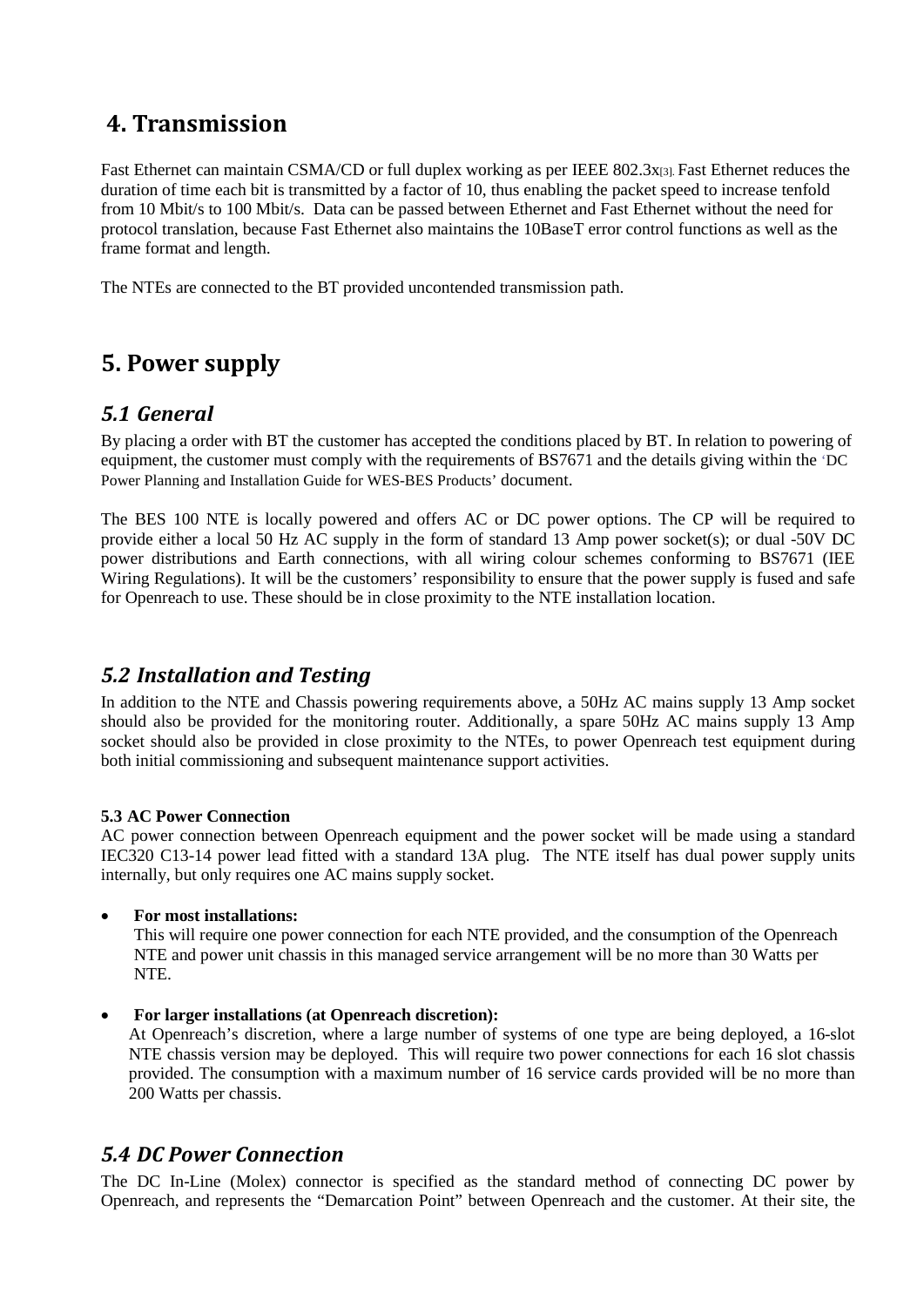customer is required to provide suitable power and earth connection to, and be responsible for the supply, wiring and labelling to the demarcation point. Openreach will not supply or install the DC distribution system as part of the standard Ethernet installation.

#### • **Customer provided wiring up to the Openreach specified In-Line connector.**

Wiring, MCB isolation or fuse (i.e. C Type MCB or Cartage Fuse), must be provided by the customer, up to and including the DC in-line connector, as per BT's requirements stated within the 'DC Power Planning and Installation Guide for WES-BES Products' document with respect to;

(i) Correctly rated MCB/Fuse: refer to BES product handbook for correct rating

(ii) Correct labelling of wiring and MCB/fuse positions compliant with BS 7671,

(iii) Correct size of cable for required voltage drop at required maximum current,

(iv) Separately fused isolatable A  $\&$  B power supplies, as detailed in the 'DC Power Planning and Installation Guide for WES-BES Products' document.

The in-line connector has a maximum current handling capability of 11A, and is not to be used for equipment requiring greater than a 11A supply (such as the Nortel OPTera 5200 equipment, which require 20A feeds).

### <span id="page-6-0"></span>*5.5 Additional Details*

For further details on the provision of DC Power, see the 'DC Power Planning and Installation Guide for [WES-BES Products'](https://www.openreach.co.uk/orpg/home/newlogin.do?smauthreason=0&target=http%3A%2F%2Fwww.openreach.co.uk%2Forpg%2Fcustomerzone%2Fproducts%2Fethernetservices%2Fethernetaccessdirect%2Fdescription%2Fsupplementaryinformation%2Fsupplementaryinfo.do&fromMasterHead=1) available on the Openreach Ethernet website.

If there is a conflict between DC power information contained in the 'DC Power Planning and Installation Guide for WES-BES Products' and the SIN document, the order of precedence shall be as follows: (a) DC Power Planning and Installation Guide for WES-BES Products (b) SIN

## <span id="page-6-1"></span>**6. Further Information**

For enquiries concerning connection availability between particular sites and for further product information on the BES 100 service, please contact your Openreach Customer Business manager, or see <https://www.openreach.co.uk/orpg/home/products/ethernetservices/backhaulextensionservices/bes.do>

### <span id="page-6-2"></span>**7. References**

| $[1]$ | IEEE 802.3u        | IEEE standards for Local and Metropolitan Area Networks-Supplement:<br>Media Access Control (MAC) Parameters, Physical Layer, Medium<br>Attachment Units and Repeater for 100Mbits/s Operation, Type 100Base-<br>$T$ (Clauses 21-30) | 1995 |
|-------|--------------------|--------------------------------------------------------------------------------------------------------------------------------------------------------------------------------------------------------------------------------------|------|
| $[2]$ | IEEE 802.1d        | IEEE Recommendations for Bridging: Learning and Forwarding                                                                                                                                                                           |      |
| $[3]$ | <b>IEEE 802.3x</b> | IEEE Standards for Local and Metropolitan Area Networks: Specification<br>for 802.3 Full Duplex                                                                                                                                      | 1997 |
| [4    | IEEE 802.1q        | <b>IEEE Recommendations for Virtual LANs</b>                                                                                                                                                                                         | 1998 |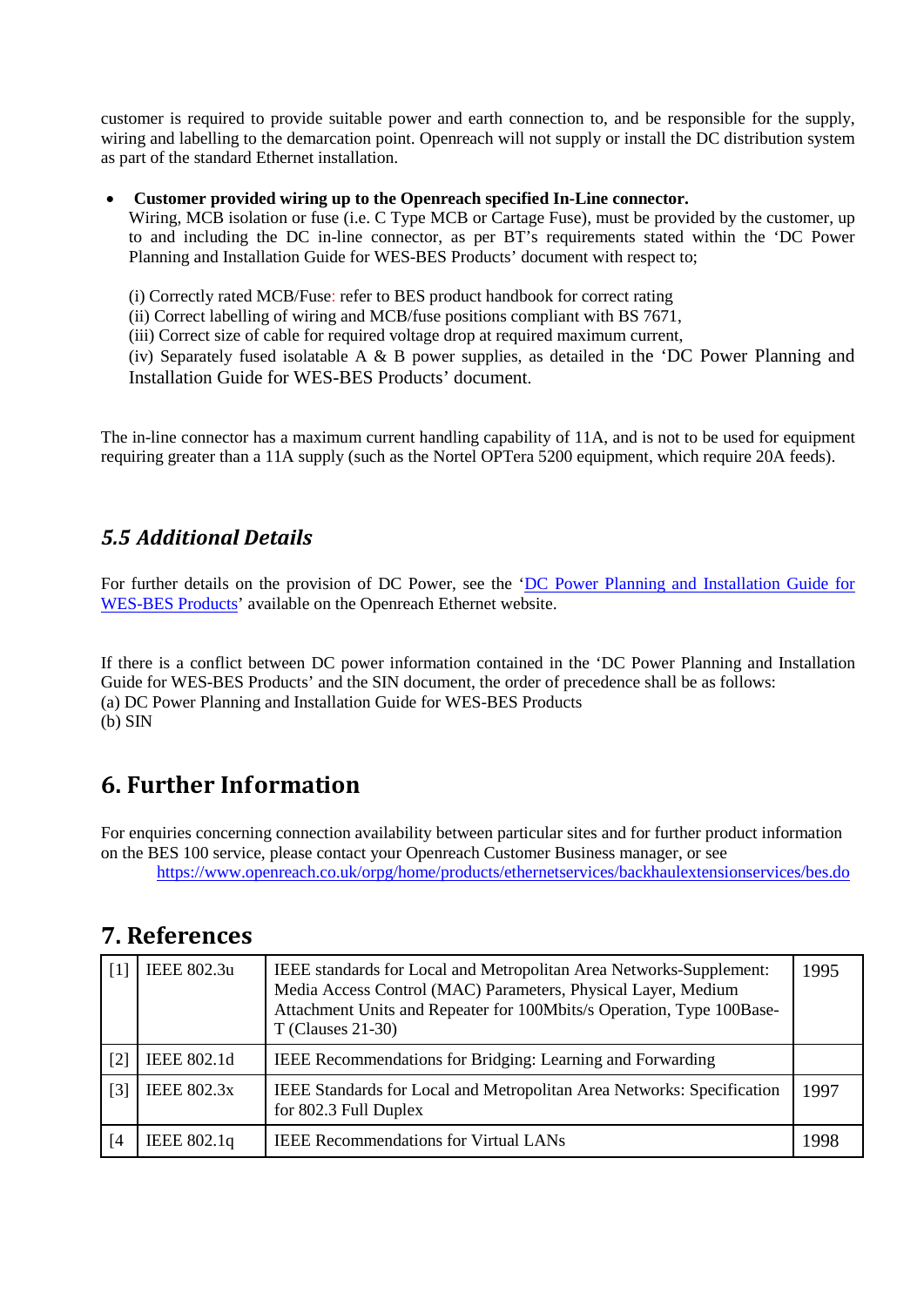For further information or copies of referenced sources, please see document sources at: <http://www.btplc.com/sinet/>

# <span id="page-7-0"></span>**8. Abbreviations**

| 100BaseT       | 100Mbit/s twisted pair interface defined in IEEE 802.3              |
|----------------|---------------------------------------------------------------------|
| 10BaseT        | 10Mbit/s Base-band twisted pair "Ethernet/IEEE 802.3"<br>technology |
| <b>BES</b>     | [BT] Backhaul Extension Services                                    |
| CP             | Communications Provider (Providers of Electronic                    |
|                | <b>Communications Services)</b>                                     |
| <b>CPE</b>     | <b>Customer Premises Equipment</b>                                  |
| <b>CRC</b>     | <b>Cyclic Redundancy Check</b>                                      |
| <b>CSMA/CD</b> | Carrier Sense Multiple Access / Collision Detection                 |
| <b>DDF</b>     | <b>Digital Distribution Frame</b>                                   |
| <b>DSLAM</b>   | Digital Subscriber Line Access Multiplexer                          |
| <b>ETS</b>     | <b>European Telecommunications Standard</b>                         |
| <b>IEC</b>     | <b>International Electrotechnical Commission</b>                    |
| IP             | <b>Internet Protocol</b>                                            |
| <b>IPR</b>     | <b>Intellectual Property Rights</b>                                 |
| <b>LAN</b>     | <b>Local Area Network</b>                                           |
| <b>LLF</b>     | <b>Link Loss Forwarding</b>                                         |
| <b>MAC</b>     | Media Access Control (& Hardware Device Address)                    |
| Mbit/s         | Mega $(106)$ bits per second                                        |
| <b>MCB</b>     | Mini Circuit Breaker                                                |
| <b>MDF</b>     | <b>Main Distribution Frame</b>                                      |
| <b>NTE</b>     | <b>Network Terminating Equipment</b>                                |
| <b>NTP</b>     | <b>Network Terminating Point</b>                                    |
| PoC            | Point of Connect                                                    |
| <b>SAN</b>     | Storage Area Network                                                |
| <b>SIN</b>     | Suppliers' Information Note                                         |
| <b>SHDS</b>    | <b>Short Haul Data Service</b>                                      |
| <b>VLAN</b>    | Virtual Local Area network                                          |
| VoIP           | Voice Over Internet Protocol (application)                          |

# <span id="page-7-1"></span>**9. History**

| <b>Issue</b> | <b>Date</b> | <b>Notes</b>       |
|--------------|-------------|--------------------|
| $\vert$ 1.0  | 27 May 2005 | <b>First Issue</b> |